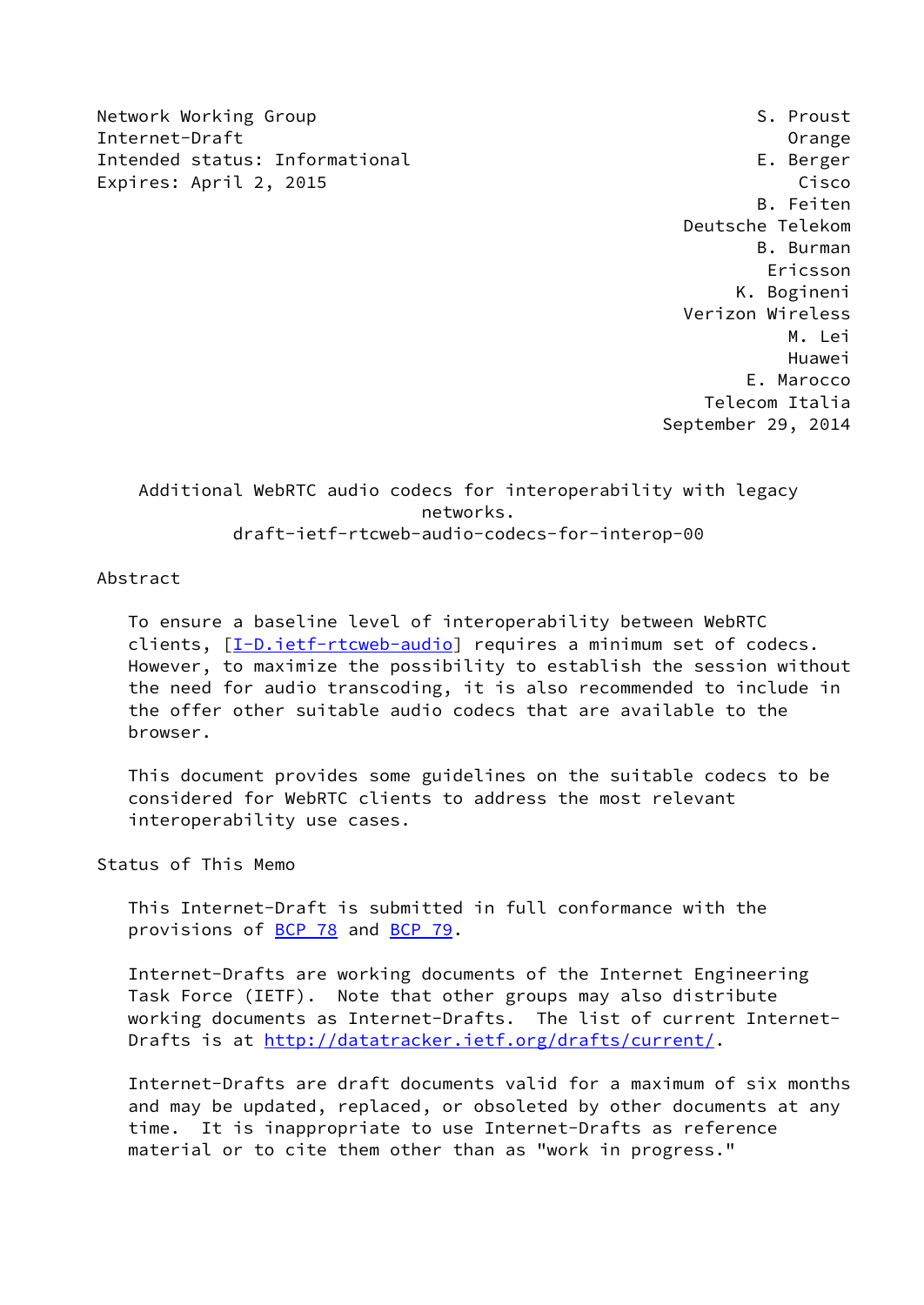Internet-Draft WebRTC audio codecs for interop September 2014

This Internet-Draft will expire on April 2, 2015.

Copyright Notice

 Copyright (c) 2014 IETF Trust and the persons identified as the document authors. All rights reserved.

This document is subject to **[BCP 78](https://datatracker.ietf.org/doc/pdf/bcp78)** and the IETF Trust's Legal Provisions Relating to IETF Documents [\(http://trustee.ietf.org/license-info](http://trustee.ietf.org/license-info)) in effect on the date of publication of this document. Please review these documents carefully, as they describe your rights and restrictions with respect to this document. Code Components extracted from this document must include Simplified BSD License text as described in Section 4.e of the Trust Legal Provisions and are provided without warranty as described in the Simplified BSD License.

Table of Contents

| $\perp$ .        |             |                                                                                                                                                                                                                               |  |  |                         |
|------------------|-------------|-------------------------------------------------------------------------------------------------------------------------------------------------------------------------------------------------------------------------------|--|--|-------------------------|
| 2.               |             |                                                                                                                                                                                                                               |  |  |                         |
| 3.               |             |                                                                                                                                                                                                                               |  |  |                         |
| $\overline{4}$ . |             | Rationale for additional WebRTC codecs                                                                                                                                                                                        |  |  |                         |
| 5.               |             | Additional suitable codecs for WebRTC                                                                                                                                                                                         |  |  |                         |
|                  | 5.1. AMR-WB | . The contract of the contract of the contract of the contract of the contract of the contract of the contract of the contract of the contract of the contract of the contract of the contract of the contract of the contrac |  |  | co lo lo lo lo lo lo lo |
|                  |             | $5.1.1$ . AMR-WB General description                                                                                                                                                                                          |  |  |                         |
|                  |             | $5.1.2$ . WebRTC relevant use case for AMR-WB                                                                                                                                                                                 |  |  |                         |
|                  |             | 5.1.3. Guidelines for AMR-WB usage and implementation with                                                                                                                                                                    |  |  |                         |
|                  |             |                                                                                                                                                                                                                               |  |  | $\frac{5}{2}$           |
|                  |             |                                                                                                                                                                                                                               |  |  | $\frac{6}{6}$           |
|                  |             | $5.2.1$ . AMR General description                                                                                                                                                                                             |  |  |                         |
|                  |             | $5.2.2.$ WebRTC relevant use case for AMR $ \cdot  \cdot$                                                                                                                                                                     |  |  | 6                       |
|                  |             | 5.2.3. Guidelines for AMR usage and implementation with                                                                                                                                                                       |  |  |                         |
|                  |             |                                                                                                                                                                                                                               |  |  | 6                       |
|                  |             |                                                                                                                                                                                                                               |  |  |                         |
|                  |             |                                                                                                                                                                                                                               |  |  |                         |
|                  |             |                                                                                                                                                                                                                               |  |  |                         |
|                  |             |                                                                                                                                                                                                                               |  |  |                         |
|                  |             |                                                                                                                                                                                                                               |  |  |                         |
|                  |             |                                                                                                                                                                                                                               |  |  |                         |
|                  |             |                                                                                                                                                                                                                               |  |  |                         |
|                  |             | 5.4.3. Guidelines for [Codec X] usage and implementation                                                                                                                                                                      |  |  |                         |
|                  |             |                                                                                                                                                                                                                               |  |  | $\mathbf{Z}$            |
|                  |             |                                                                                                                                                                                                                               |  |  |                         |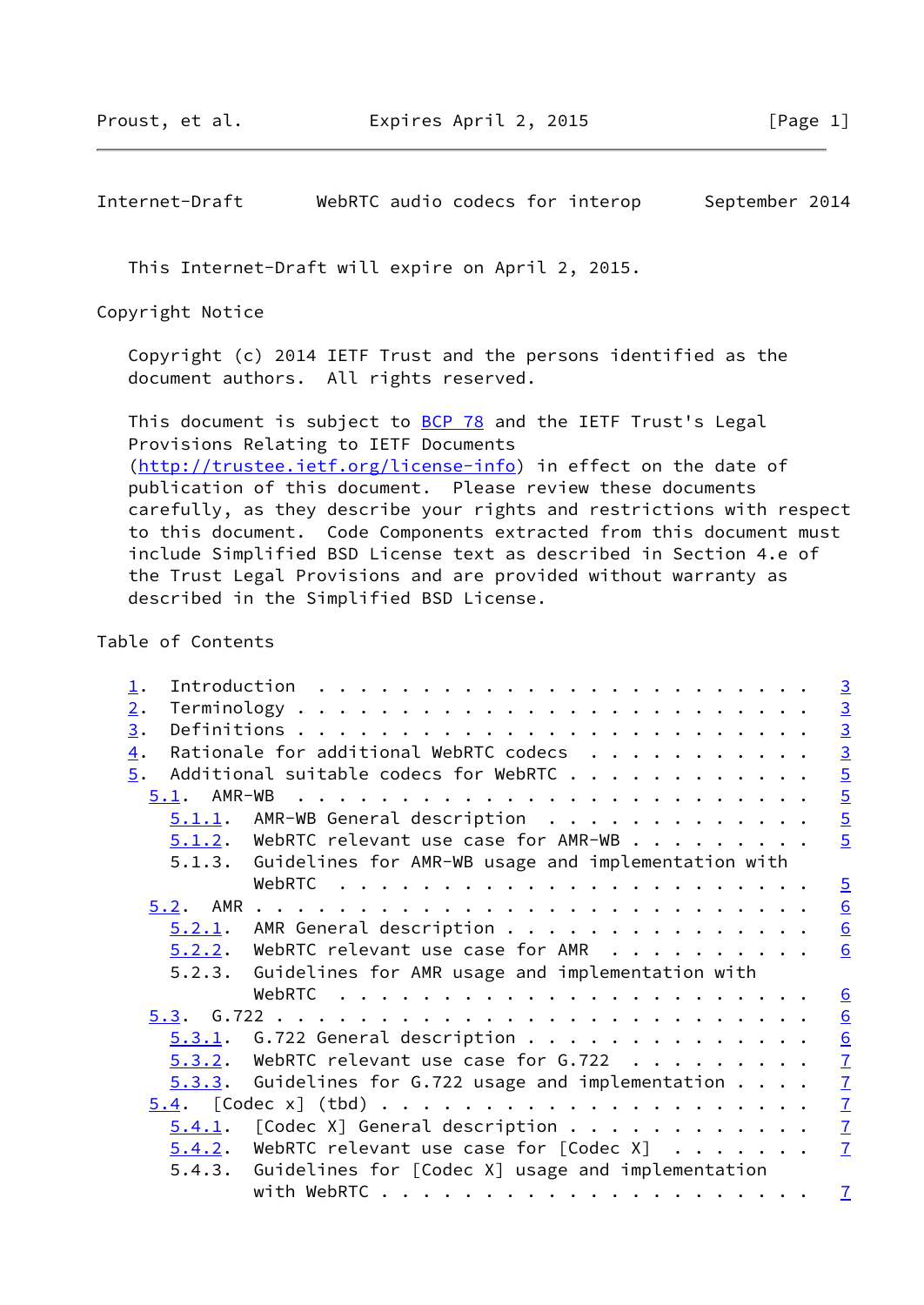| 9.1. Normative references 8 |  |
|-----------------------------|--|

| Proust, et al. | Expires April 2, 2015 | [Page 2] |
|----------------|-----------------------|----------|
|----------------|-----------------------|----------|

<span id="page-2-1"></span>

| Internet-Draft                         | WebRTC audio codecs for interop |  | September 2014 |  |
|----------------------------------------|---------------------------------|--|----------------|--|
| 9.2. Informative references $\ldots$ 8 |                                 |  |                |  |
|                                        |                                 |  |                |  |

## <span id="page-2-0"></span>[1](#page-2-0). Introduction

As indicated in [\[I-D.ietf-rtcweb-overview](#page-8-4)], it has been anticipated that WebRTC will not remain an isolated island and that some WebRTC endpoints will need to communicate with devices used in other existing networks with the help of a gateway. Therefore, in order to maximize the possibility to establish the session without the need for audio transcoding, it is recommended in  $[I-D.iett-trcweb-audio]$  to include in the offer other suitable audio codecs that are available to the browser. This document provides some guidelines on the suitable codecs to be considered for WebRTC clients to address the most relevant interoperability use cases.

 The codecs considered in this document are recommended to be supported and included in the Offer only for WebRTC clients for which interoperability with other non WebRTC end points and non WebRTC based services is relevant as described in sections  $5.1.2$ ,  $5.2.2$  and 5.3.2. Other use cases may justify offering other additional codecs to avoid transcodings. It is the intent of this document to inventory and document any other additional interoperability use cases and codecs if needed.

<span id="page-2-2"></span>[2](#page-2-2). Terminology

 In this document, the key words "MUST", "MUST NOT", "REQUIRED", "SHALL", "SHALL NOT", "SHOULD", "SHOULD NOT", "RECOMMENDED", "MAY", and "OPTIONAL" are to be interpreted as described in [RFC 2119](https://datatracker.ietf.org/doc/pdf/rfc2119) [\[RFC2119](https://datatracker.ietf.org/doc/pdf/rfc2119)].

## <span id="page-2-3"></span>[3](#page-2-3). Definitions

 Legacy networks: In this draft, legacy networks encompass the conversational networks that are already deployed like the PSTN, the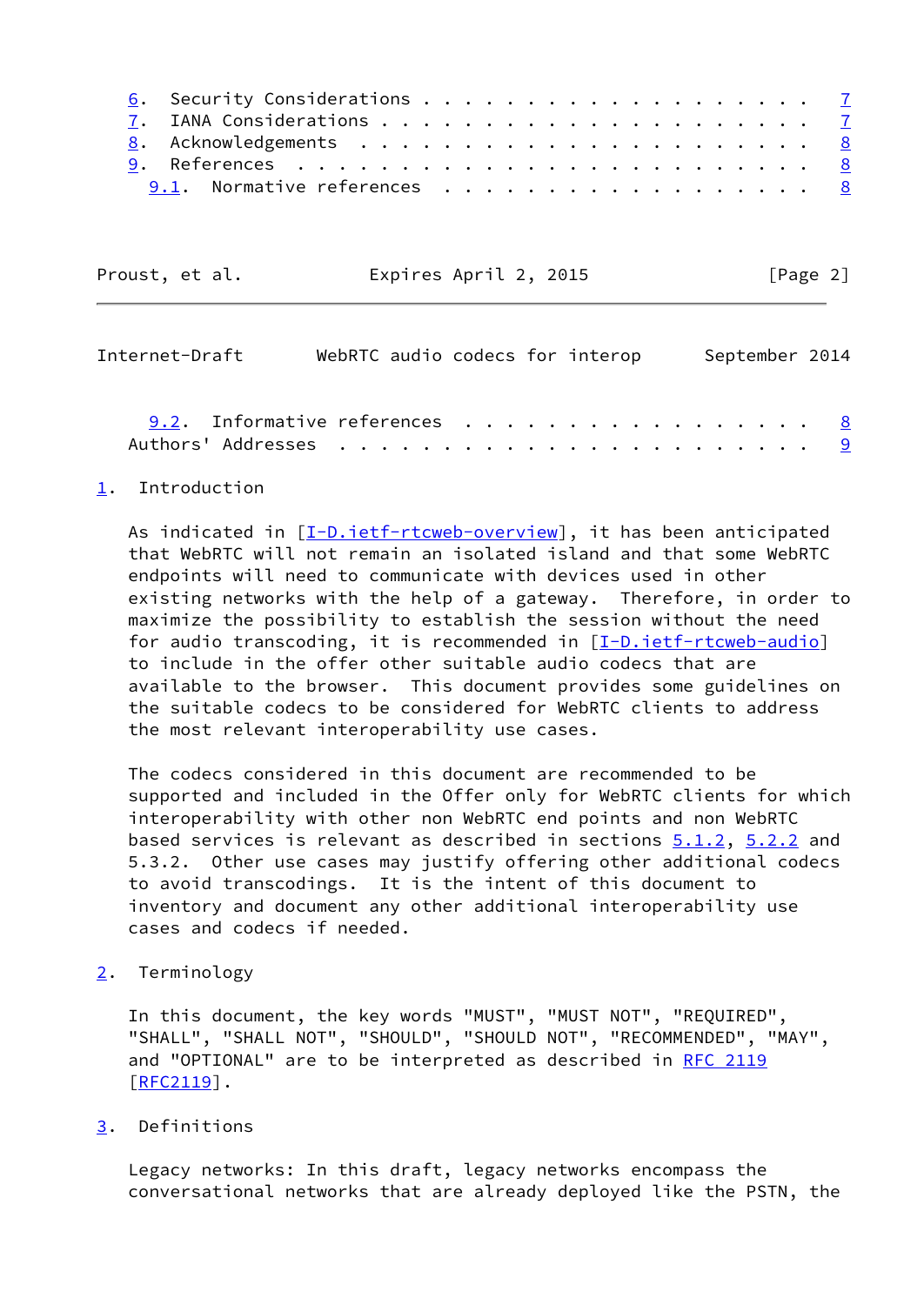PLMN, the IMS, H.323 networks.

## <span id="page-3-0"></span>[4](#page-3-0). Rationale for additional WebRTC codecs

 The mandatory implementation of OPUS [\[RFC6716](https://datatracker.ietf.org/doc/pdf/rfc6716)] in WebRTC clients can guarantee the codec interoperability (without transcoding) at the state of the art voice quality (better than narrow band "PSTN" quality) only between WebRTC clients. The WebRTC technology is however expected to have more extended usage to communicate with other types of clients. It can be used for instance as an access technology to 3GPP IMS services or to interoperate with fixed or mobile VoIP legacy HD voice service. Consequently, a significant

| Proust, et al. | Expires April 2, 2015 | [Page 3] |
|----------------|-----------------------|----------|
|----------------|-----------------------|----------|

Internet-Draft WebRTC audio codecs for interop September 2014

 number of calls are likely to occur between terminals supporting WebRTC clients and other terminals like mobile handsets, fixed VoIP terminals, DECT terminals that do not support WebRTC clients nor implement OPUS. As a consequence, these calls are likely to be either of low narrow band PSTN quality using G.711 at both ends or affected by transcoding operations. The drawbacks of such transcoding operations are recalled below:

 o Degraded user experience with respect to voice quality: voice quality is significantly degraded by transcoding. For instance, the degradation is around 0.2 to 0.3 MOS for most of transcoding use cases with AMR-WB at 12.65 kbit/s and in the same range for other wideband transcoding cases. It should be stressed that if G.711 is used as a fall back codec for interoperation, wideband voice quality will be lost. Such bandwidth reduction effect down to narrow band clearly degrades the user perceived quality of service leading to shorter and less frequent calls. Such a switch to G.711 is less than desirable or acceptable choice for customers. If transcoding is performed between OPUS and any other wideband codec, wideband communication could be maintained but with degraded quality (MOS scores of transcoding between AMR-WB 12.65kbit/s and OPUS at 16 kbit/s in both directions are significantly lower than those of AMR-WB at 12.65kbit/s or OPUS at 16 kbit/s). Furthermore, in degraded conditions, the addition of defects, like audio artifacts due to packet losses, and the audio effects resulting from the cascading of different packet loss recovery algorithms may result in a quality below the acceptable limit for the customers.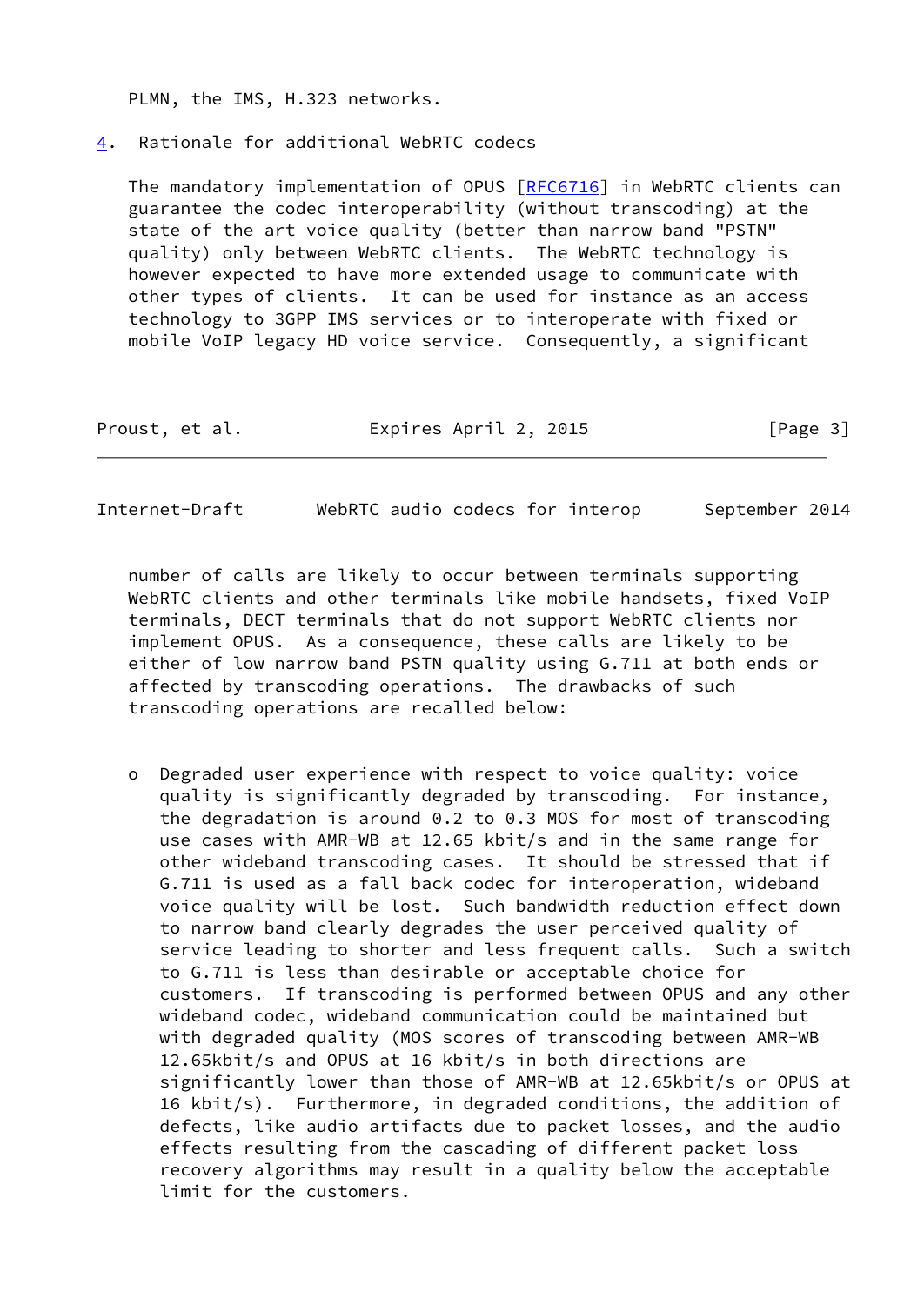- o Degraded user experience with respect to conversational interactivity: the degradation of conversational interactivity is due to the increase of end to end latency for both directions that is introduced by the transcoding operations. Transcoding requires full de-packetization for decoding of the media stream (including mechanisms of de-jitter buffering and packet loss recovery) then re-encoding, re-packetization and re-sending. The delays produced by all these operations are additive and may increase the end to end delay beyond acceptable limits like with more than 1s end to end latency.
- o Additional costs in networks: transcoding places important additional costs on network gateways mainly related to codec implementation, codecs license, deployments, testing and validation costs. It must be noted that transcoding of wideband

|  | Proust, et al. | Expires April 2, 2015 | [Page 4] |
|--|----------------|-----------------------|----------|
|--|----------------|-----------------------|----------|

<span id="page-4-1"></span>Internet-Draft WebRTC audio codecs for interop September 2014

 to wideband would require more CPU and be more costly than between narrowband codecs.

<span id="page-4-0"></span>[5](#page-4-0). Additional suitable codecs for WebRTC

 The following codecs are considered as relevant suitable codecs with respect to the general purpose described in [section 4.](#page-3-0) This list reflects the current status of WebRTC foreseen use cases. It is not limitative and opened to further inclusion of other codecs for which relevant use cases can be identified.

- <span id="page-4-2"></span>[5.1](#page-4-2). AMR-WB
- <span id="page-4-3"></span>[5.1.1](#page-4-3). AMR-WB General description

 The Adaptive Multi-Rate WideBand (AMR-WB) is a 3GPP defined speech codec that is mandatory to implement in any 3GPP terminal that supports wideband speech communication. It is being used in circuit switched mobile telephony services and new multimedia telephony services over IP/IMS and 4G/VoLTE, specified by GSMA as voice IMS profile for VoLTE in  $[IR.92]$ . More detailed information on AMR-WB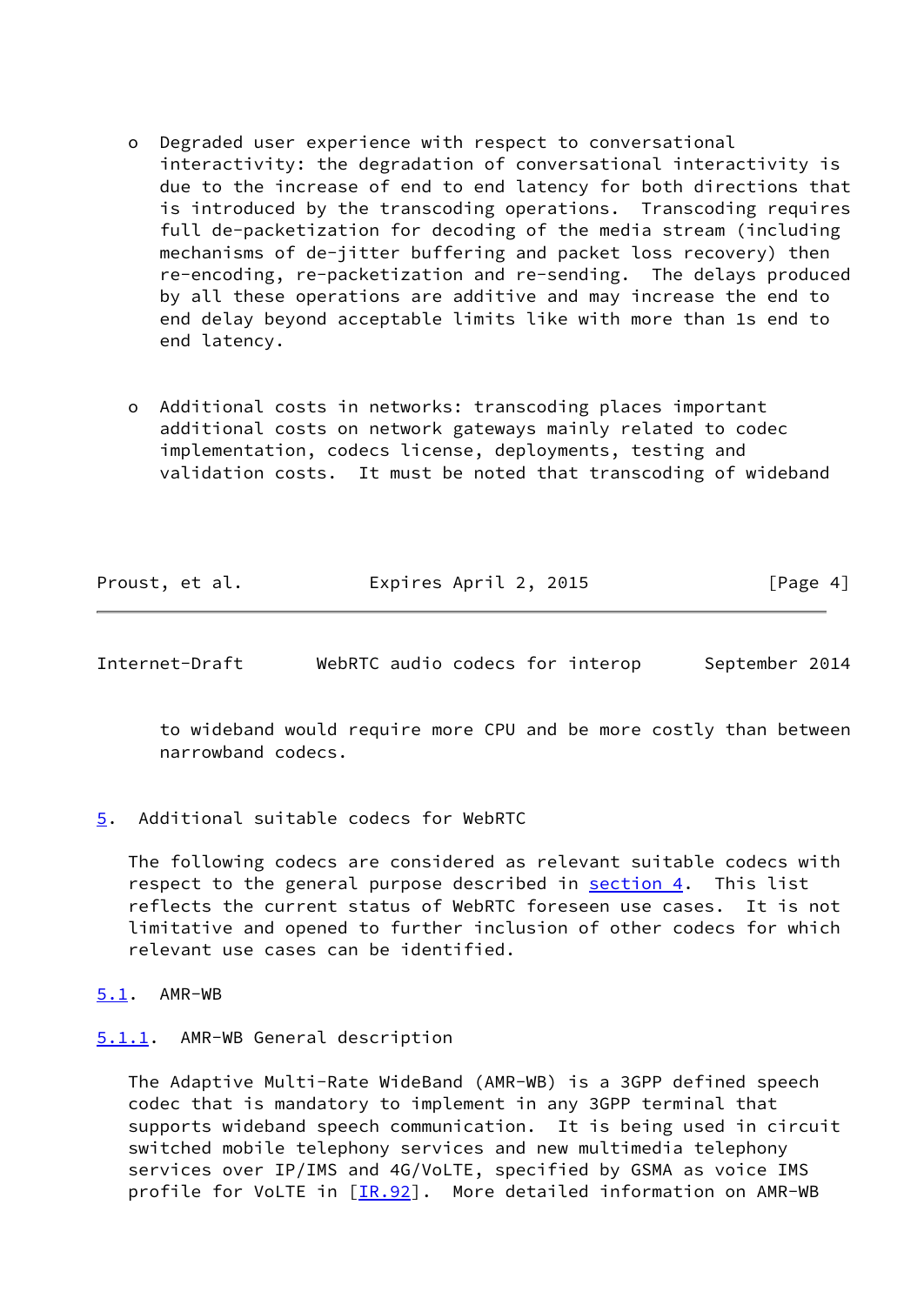can be found in [\[IR.36](#page-8-6)]. [[IR.36\]](#page-8-6) includes references for all 3GPP AMR-WB related specifications including detailed codec description and Source code.

<span id="page-5-0"></span>[5.1.2](#page-5-0). WebRTC relevant use case for AMR-WB

 The market of voice personal communication is driven by mobile terminals. AMR-WB is now implemented in more than 200 devices models and 85 HD mobile networks in 60 countries with a customer base of more than 100 million. A high number of calls are consequently likely to occur between WebRTC clients and mobile 3GPP terminals. The use of AMR-WB by WebRTC clients would consequently allow transcoding free interoperation with all mobile 3GPP wideband terminal. Besides, WebRTC clients running on mobile terminals (smartphones) may reuse the AMR-WB codec already implemented on these devices.

<span id="page-5-5"></span>[5.1.3](#page-5-5). Guidelines for AMR-WB usage and implementation with WebRTC

 Guidelines for implementing and using AMR-WB and ensuring interoperability with 3GPP mobile services can be found in [IS26.114]. In order to ensure interoperability with 4G/VoLTE as specified by GSMA, the more specific IMS profile for voice derived from  $[TS26.114]$  $[TS26.114]$  should be considered in  $[IR.92]$  $[IR.92]$ .

| Proust, et al. | Expires April 2, 2015 | [Page 5] |
|----------------|-----------------------|----------|
|                |                       |          |

<span id="page-5-2"></span>Internet-Draft WebRTC audio codecs for interop September 2014

## <span id="page-5-1"></span>[5.2](#page-5-1). AMR

<span id="page-5-3"></span>[5.2.1](#page-5-3). AMR General description

 Adaptive Multi-Rate (AMR) is a 3GPP defined speech codec that is mandatory to implement in any 3GPP terminal that supports voice communication, i.e. several hundred millions of terminals. This include both mobile phone calls using GSM and 3G cellular systems as well as multimedia telephony services over IP/IMS and 4G/VoLTE, such as GSMA voice IMS profile for VoLTE in [\[IR.92](#page-8-5)]. In addition to impacts listed above, support of AMR can avoid degrading the high efficiency over mobile radio access.

<span id="page-5-4"></span>[5.2.2](#page-5-4). WebRTC relevant use case for AMR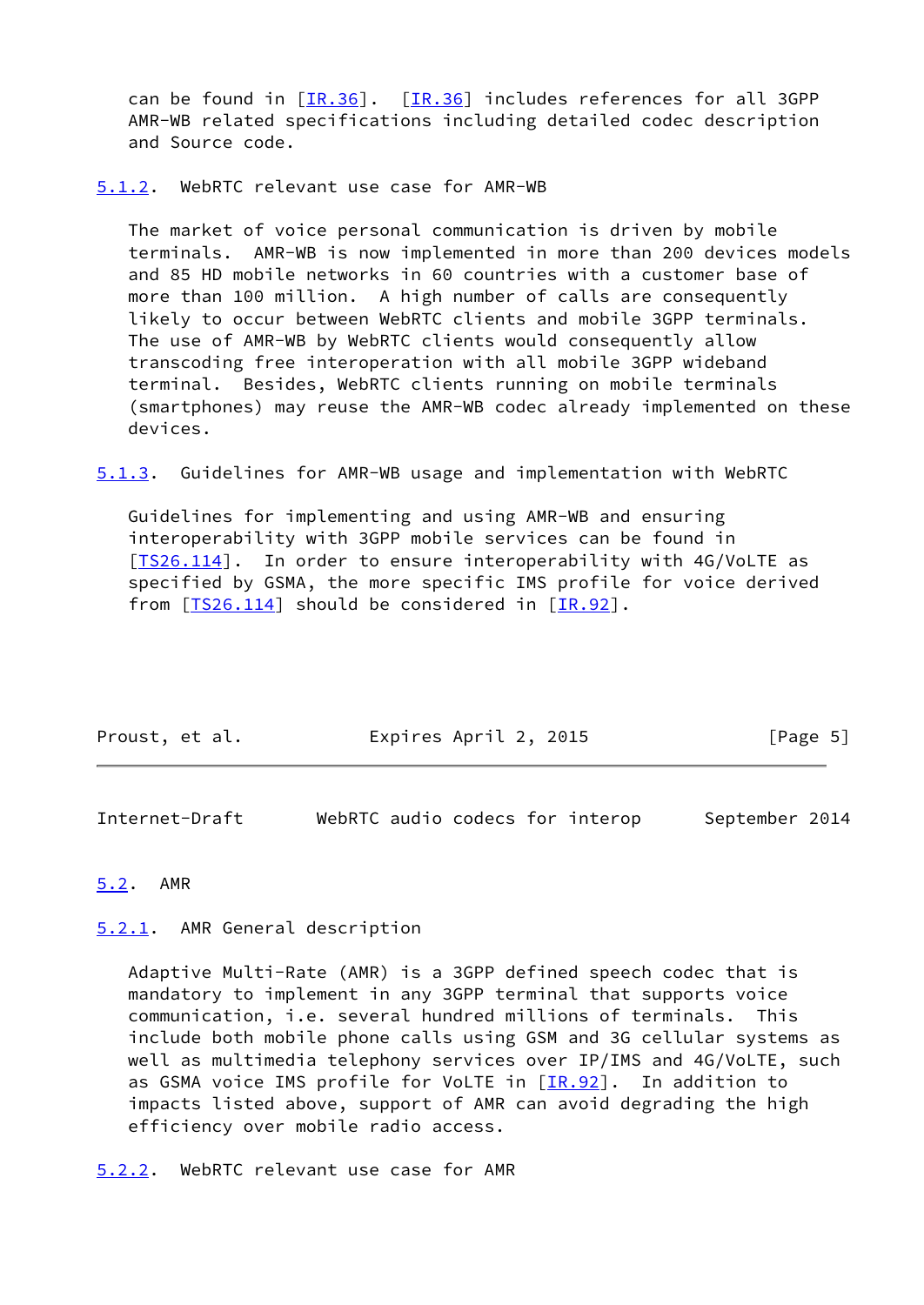A user of a WebRTC endpoint on a device integrating an AMR module wants to communicate with another user that can only be reached on a mobile device that only supports AMR. Although more and more terminal devices are now "HD voice" and support AMR-WB; there is still a high number of legacy terminals supporting only AMR (terminals with no wideband / HD Voice capabilities) are still used. The use of AMR by WebRTC client would consequently allow transcoding free interoperation with all mobile 3GPP terminals. Besides, WebRTC client running on mobile terminals (smartphones) may reuse the AMR codec already implemented on these devices.

<span id="page-6-4"></span>[5.2.3](#page-6-4). Guidelines for AMR usage and implementation with WebRTC

 Guidelines for implementing and using AMR with purpose to ensure interoperability with 3GPP mobile services can be found in [\[TS26.114](#page-9-1)]. In order to ensure interoperability with 4G/VoLTE as specified by GSMA, the more specific IMS profile for voice derived from  $[TS26.114]$  $[TS26.114]$  should be considered in  $[TR.92]$ .

<span id="page-6-0"></span>[5.3](#page-6-0). G.722

<span id="page-6-1"></span>[5.3.1](#page-6-1). G.722 General description

G.722 is an ITU-T defined wideband speech codec. [[G.722\]](#page-8-7) was approved by ITU-T in 1988. It is a royalty free codec that is common in a wide range of terminals and end-points supporting wideband speech and requiring low complexity. The complexity of G.722 is estimated to 10 MIPS  $[EN300175-8]$  which is 2.5 to 3 times lower than AMR-WB. Especially, G.722 has been chosen by ETSI DECT as the mandatory wideband codec for New Generation DECT with purpose to greatly increase the voice quality by extending the bandwidth from narrow band to wideband. G.722 is the wideband codec required for CAT-iq DECT certified terminal and the V2.0 of CAT-iq specifications

| Proust, et al. | Expires April 2, 2015 | [Page 6] |
|----------------|-----------------------|----------|
|----------------|-----------------------|----------|

<span id="page-6-3"></span>Internet-Draft WebRTC audio codecs for interop September 2014

 have been approved by GSMA as minimum requirements for HD voice logo usage on "fixed" devices; i.e., broadband connections using the G.722 codec.

<span id="page-6-2"></span>[5.3.2](#page-6-2). WebRTC relevant use case for G.722

 G.722 is the wideband codec required for DECT CAT-iq terminals. The market for DECT cordeless phones including DECT chipset is more than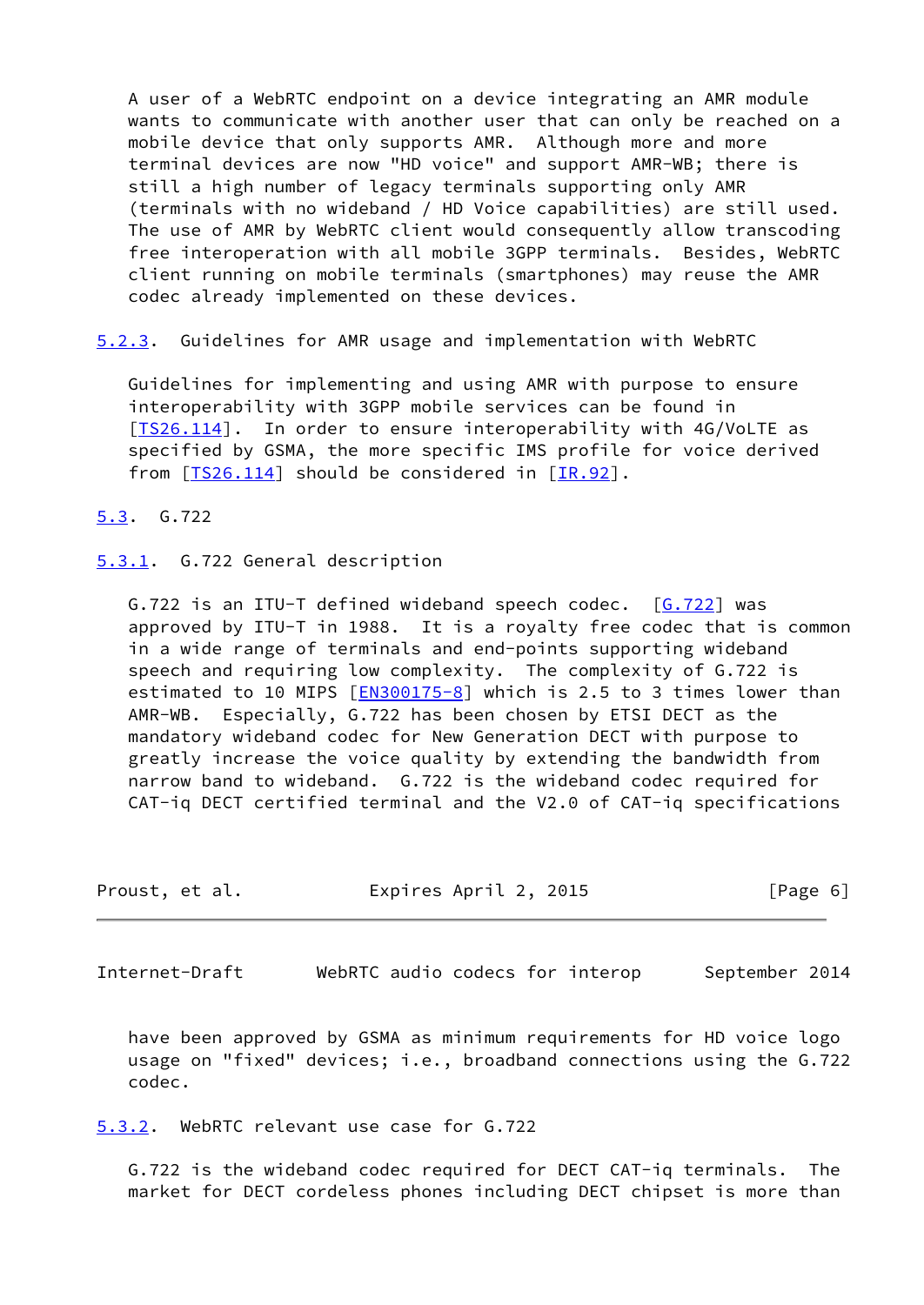150 Millions per year and CAT-IQ is a registered trade make in 47 countries worldwide. G.722 has also been specified by ETSI in [\[TS181005](#page-8-9)] as mandatory wideband codec for IMS multimedia telephony communication service and supplementary services using fixed broadband access. The support of G.722 would consequently allow transcoding free IP interoperation between WebRTC client and fixed VoIP terminals including DECT / CAT-IQ terminals supporting G.722. Besides, WebRTC client running on fixed terminals implementing G.722 may reuse the G.722 codec already implemented on these devices.

<span id="page-7-0"></span>[5.3.3](#page-7-0). Guidelines for G.722 usage and implementation

 Guidelines for implementing and using G.722 with purpose to ensure interoperability with Multimedia Telephony services overs IMS can be found in section 7 of  $[TS26.114]$  $[TS26.114]$ . Additional information of G.722 implementation in DECT can be found in [\[EN300175-8](#page-8-8)] and full codec description and C source code in  $[6.722]$ .

<span id="page-7-1"></span>[5.4](#page-7-1). [Codec x] (tbd)

<span id="page-7-2"></span>[5.4.1](#page-7-2). [Codec X] General description

tbd

<span id="page-7-3"></span>[5.4.2](#page-7-3). WebRTC relevant use case for [Codec X]

tbd

<span id="page-7-8"></span>[5.4.3](#page-7-8). Guidelines for [Codec X] usage and implementation with WebRTC

tbd

- <span id="page-7-4"></span>[6](#page-7-4). Security Considerations
- <span id="page-7-5"></span>[7](#page-7-5). IANA Considerations

None.

| Proust, et al. | Expires April 2, 2015 | [Page 7] |
|----------------|-----------------------|----------|
|----------------|-----------------------|----------|

<span id="page-7-7"></span>Internet-Draft WebRTC audio codecs for interop September 2014

<span id="page-7-6"></span>[8](#page-7-6). Acknowledgements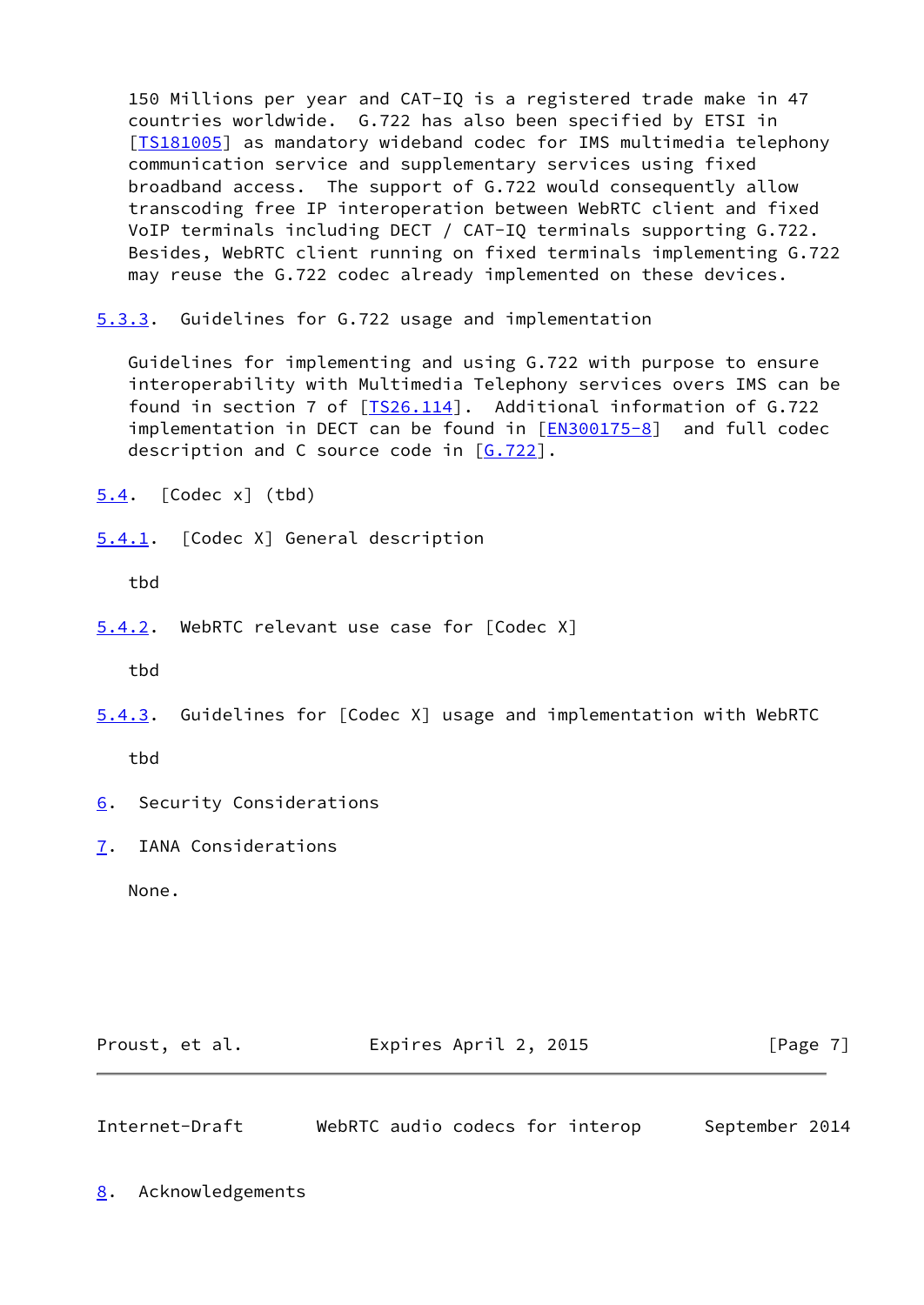Thanks to Milan Patel for his review.

- <span id="page-8-1"></span>[9](#page-8-1). References
- <span id="page-8-2"></span>[9.1](#page-8-2). Normative references

 [RFC2119] Bradner, S., "Key words for use in RFCs to Indicate Requirement Levels", [BCP 14](https://datatracker.ietf.org/doc/pdf/bcp14), [RFC 2119](https://datatracker.ietf.org/doc/pdf/rfc2119), March 1997.

- <span id="page-8-8"></span><span id="page-8-3"></span>[9.2](#page-8-3). Informative references
	- [EN300175-8]

 ETSI, "ETSI EN 300 175-8, v2.5.1: "Digital Enhanced Cordless Telecommunications (DECT); Common Interface (CI); Part 8: Speech and audio coding and transmission".", 2009.

- <span id="page-8-7"></span> [G.722] ITU, "Recommendation ITU-T G.722 (2012): "7 kHz audio coding within 64 kbit/s".", 2012.
- <span id="page-8-0"></span> [I-D.ietf-rtcweb-audio] Valin, J. and C. Bran, "WebRTC Audio Codec and Processing Requirements", [draft-ietf-rtcweb-audio-06](https://datatracker.ietf.org/doc/pdf/draft-ietf-rtcweb-audio-06) (work in progress), September 2014.

<span id="page-8-4"></span> [I-D.ietf-rtcweb-overview] Alvestrand, H., "Overview: Real Time Protocols for Browser-based Applications", [draft-ietf-rtcweb-overview-11](https://datatracker.ietf.org/doc/pdf/draft-ietf-rtcweb-overview-11) (work in progress), August 2014.

- [I-D.ietf-rtcweb-use-cases-and-requirements] Holmberg, C., Hakansson, S., and G. Eriksson, "Web Real Time Communication Use-cases and Requirements", [draft](https://datatracker.ietf.org/doc/pdf/draft-ietf-rtcweb-use-cases-and-requirements-14) [ietf-rtcweb-use-cases-and-requirements-14](https://datatracker.ietf.org/doc/pdf/draft-ietf-rtcweb-use-cases-and-requirements-14) (work in progress), February 2014.
- <span id="page-8-6"></span>[IR.36] GSMA, "Adaptive Multirate Wide Band", 2013.
- <span id="page-8-5"></span>[IR.92] GSMA, "IMS Profile for Voice and SMS", 2013.
- [RFC6716] Valin, JM., Vos, K., and T. Terriberry, "Definition of the Opus Audio Codec", [RFC 6716](https://datatracker.ietf.org/doc/pdf/rfc6716), September 2012.
- <span id="page-8-9"></span>[TS181005]

 ETSI, "Telecommunications and Internet converged Services and Protocols for Advanced Networking (TISPAN); Service and Capability Requirements V3.3.1 (2009-12)", 2009.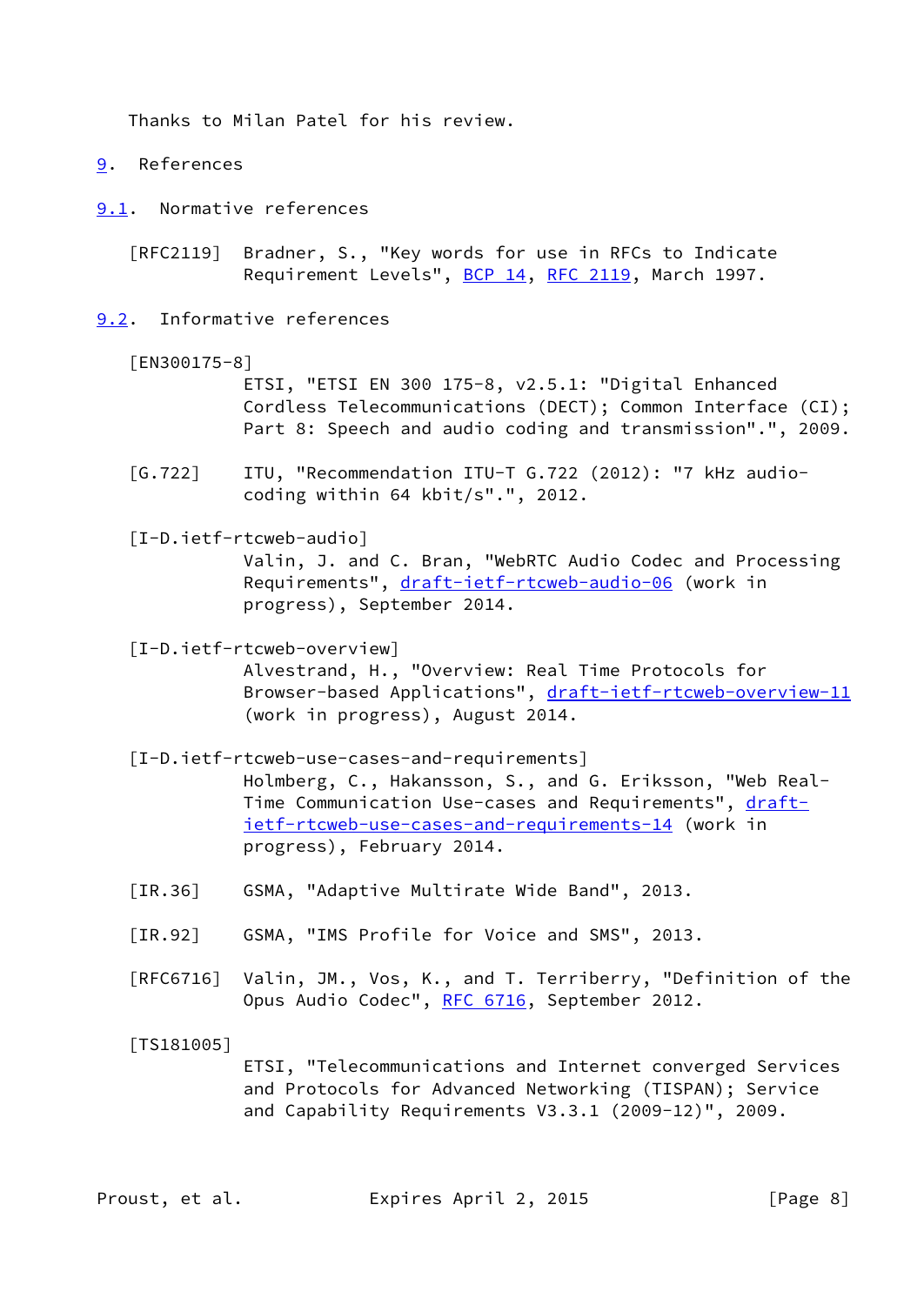<span id="page-9-1"></span><span id="page-9-0"></span>Internet-Draft WebRTC audio codecs for interop September 2014 [TS26.114] 3GPP, "IP Multimedia Subsystem (IMS); Multimedia telephony; Media handling and interaction", 2011. Authors' Addresses Stephane Proust Orange 2, avenue Pierre Marzin Lannion 22307 France Email: stephane.proust@orange.com Espen Berger Cisco Email: espeberg@cisco.com Bernhard Feiten Deutsche Telekom Email: Bernhard.Feiten@telekom.de Bo Burman Ericsson Email: bo.burman@ericsson.com Kalyani Bogineni Verizon Wireless Email: Kalyani.Bogineni@VerizonWireless.com Miao Lei Huawei Email: lei.miao@huawei.com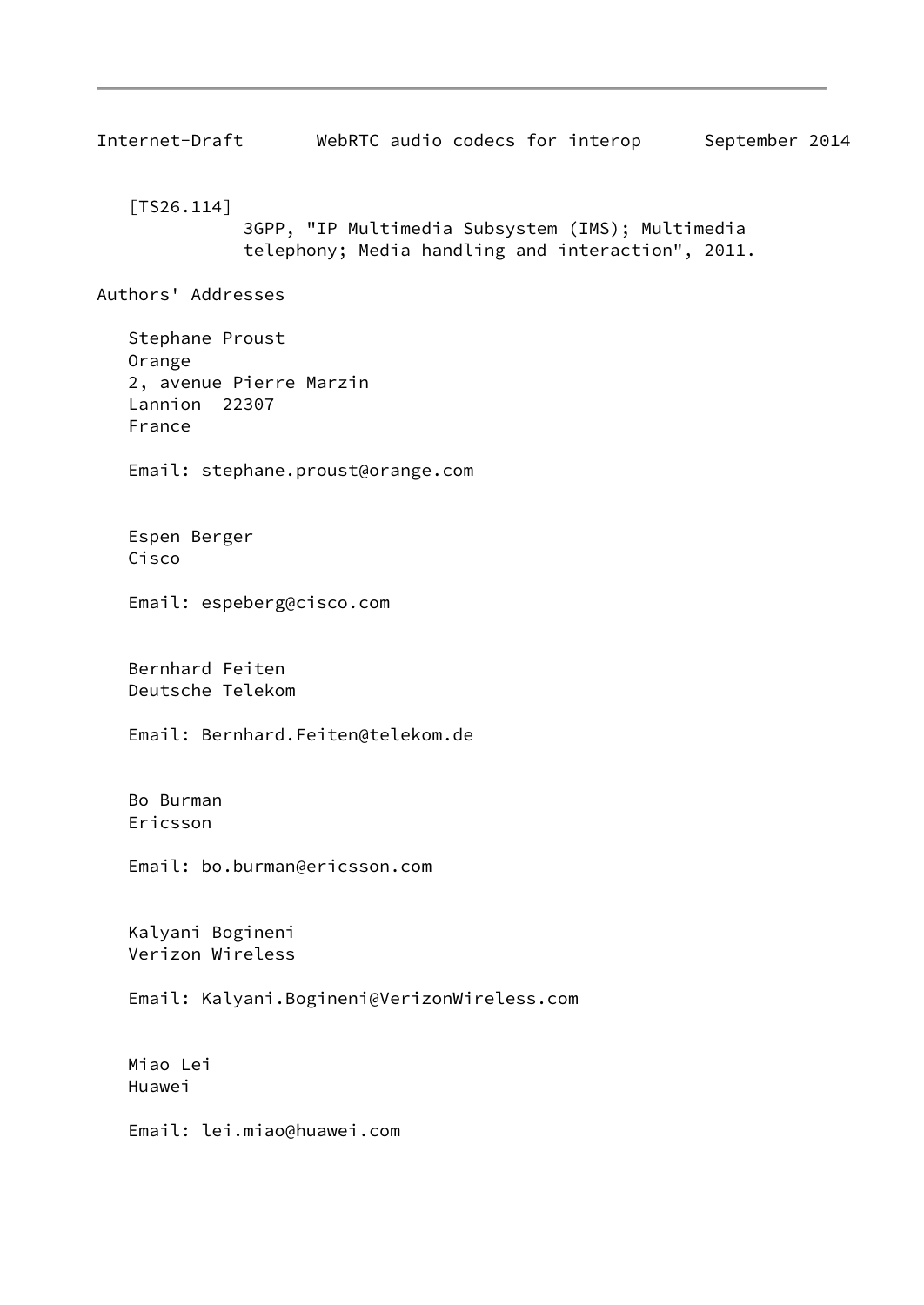Proust, et al. Expires April 2, 2015 [Page 9]

Internet-Draft WebRTC audio codecs for interop September 2014

 Enrico Marocco Telecom Italia

Email: enrico.marocco@telecomitalia.it